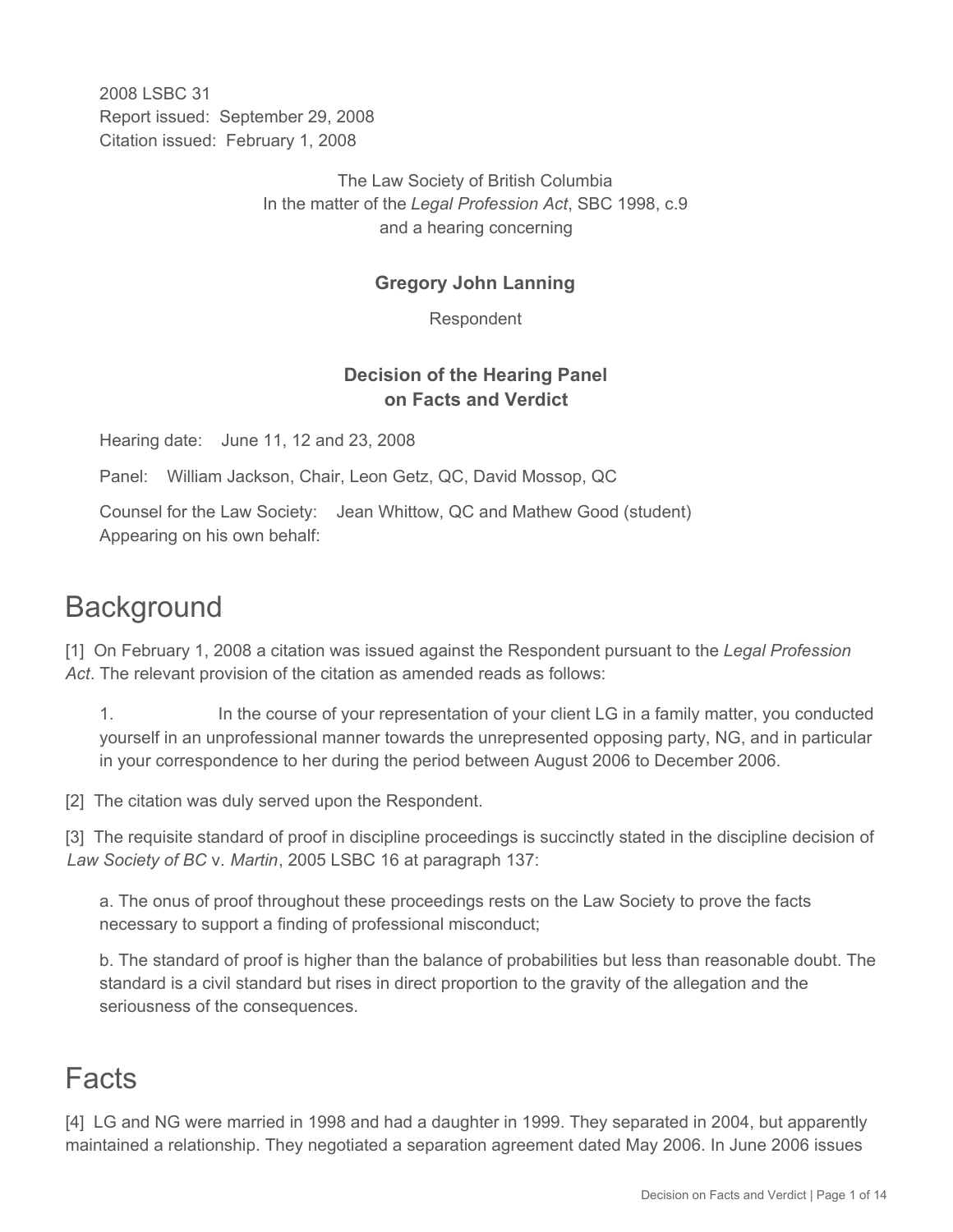arose, and NG filed various applications in BC Provincial Court. NG obtained an *ex parte* restraining order on July 10, 2006, a term of which was that it was to expire July 26, 2006. NG was self represented.

[5] The Respondent is a sole practitioner. His practice consists mainly of family law and criminal law matters. He takes on significant numbers of legal aid matters. He described himself as a lawyer of last resort. The Respondent has no legal secretary or assistant.

[6] The Respondent was retained by LG through a legal aid referral. The evidence before the Panel was that LG had some mental disorder.

[7] NG and the Respondent first met when he approached her where she worked, just prior to the July 26, 2006 application concerning the continuation of the restraining order. On July 26, Crabtree, PCJ ordered the July 10, 2006 Order be continued until August 2, 2006, when the matter was next set..

[8] Although there were oral communications between NG and the Respondent, the Respondent decided early on that the best way to communicate with NG was through letters.

[9] Prior to August 2, 2006, NG contacted LG and advised that she would not seek to continue the restraining order and would not attend Court. On August 2, 2006, the Respondent appeared in Court, with LG. The Court did not renew the restraining order.

[10] Following the application, on August 3, 2006, the Respondent wrote to NG. She replied August 4, 2006, raising five points, including a request for a permission form to enable her to take her daughter to Washington. She concluded:

Finally, I would appreciate it if in the future you did not refer to [daughter's name] as " the girl" . Her name is [name].

Thank you for your prompt attention to this matter.

[11] The Respondent wrote to NG on August 14, 2006 and took issue with NG's correspondence. He repeated words and phrases from her letter:

...Since you promote a high standard for address by me, you must then abide by its strictness yourself. Thank you for your prompt attention in correcting yourself as pedantically as you presume to correct me.

Thank you for your prompt attention... (repeated)

[12] The Respondent's evidence is that his purpose in this and later correspondence was part of a " brilliant but unorthodox strategy" to " squelch" , " defeat" , or " crush" NG, in order to advance his client's interest in securing access and, later, a divorce.

[13] The Respondent did not address NG's request (in her August 4 letter) for written permission to take her daughter to Washington. She then telephoned the Respondent on August 15, 2006. The Respondent and NG agree that he told her that the permission would be provided " in due time" . However, NG felt, based upon the rest of that conversation, that she might not receive such consent in time for the upcoming holiday.

[14] The Respondent then wrote to NG by letter dated August 16, 2006. The letter repeats criticism of NG's failure to appear in Provincial Court.

[15] On August 16, 2006, NG filed an application requesting the matters she had written about - a financial statement, maintenance for extraordinary expenses and permission to travel, returnable August 23, 2006.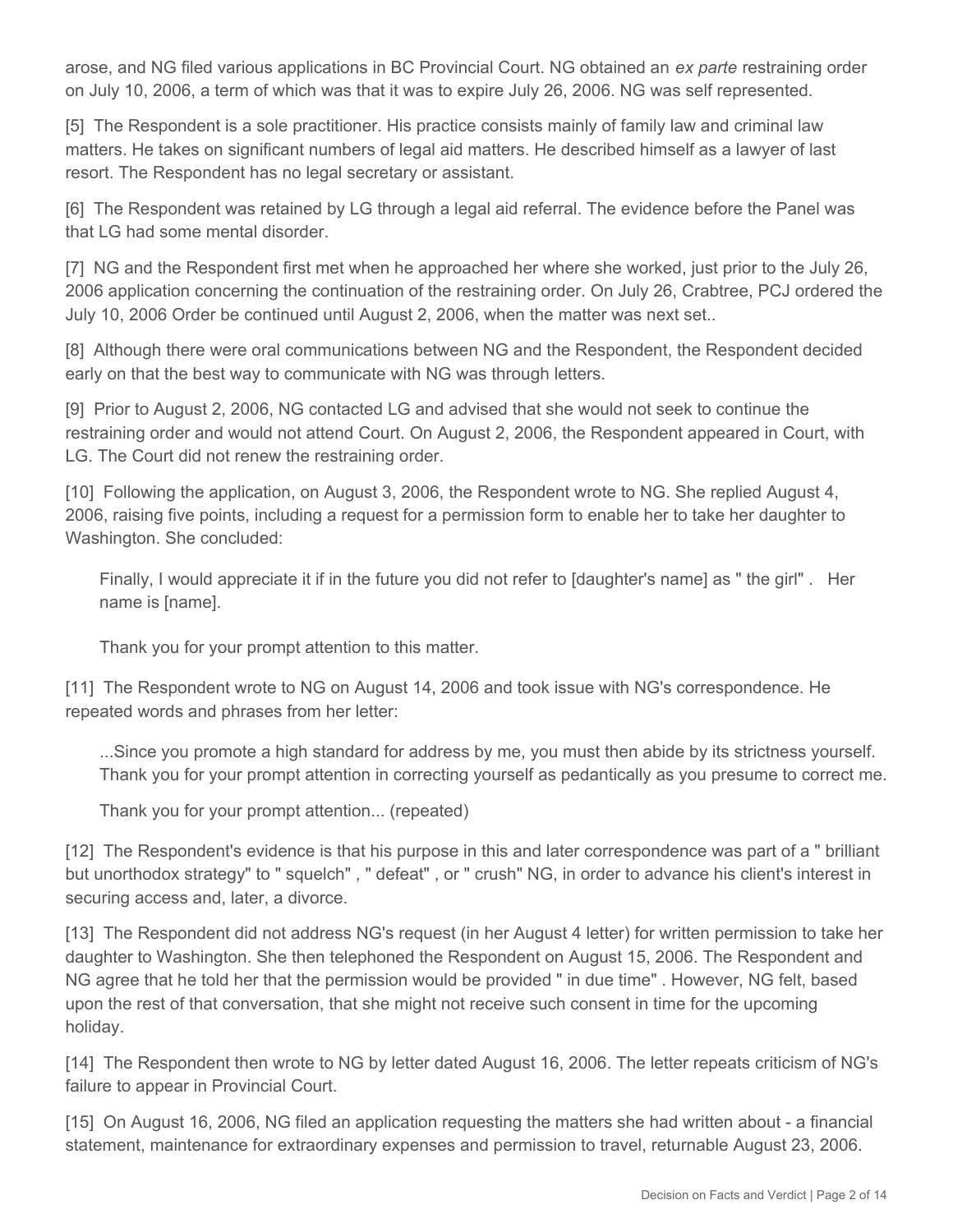She attempted to fax it to the Respondent and delivered it to LG. The Respondent then wrote a letter dated August 17, 2006. Notable passages are:

It is interesting that you served both LG AND me, albeit in different ways. Surely you know that this duplication was gratuitous.

I enclose LG's release so that your child (my term is literally correct) can go to Washington. It is interesting that you delayed twelve days in disclosing where exactly you wished to go - and why. Previously, you had told LG about visiting relatives in Alberta.

I will later give you legal advice on what an applicant must disclose in order to seek an order for day care expenses.

[16] While the Respondent provided the requested permission form, he persisted in referring to " the child" although he had been specifically asked to call [daughter] by name.

[17] On August 17, 2006, NG wrote to the Respondent regarding her last three letters from him. She expressly declined the Respondent's offer of legal advice.

[18] On August 23, 2006, the application was adjourned to October 13, 2006. The Respondent and NG had little communication during that time. By letter dated October, 11, 2006, the Respondent indicated that he would seek to adjourn generally NG's application for access.

[19] The Respondent and NG attended Provincial Court on October 13, 2006, before Raven, PCJ. The Court ordered that neither party could remove the child from British Columbia, and adjourned the applications for maintenance and access to November 29, 2006. NG testified that Raven PCJ encouraged the parties to resolve matters.

[20] On October 17, 2006, NG sent a letter with a settlement proposal.

[21] During this time period, NG was exchanging unpleasant emails with LG and his new girlfriend, DO. Some of these emails were sent to the Respondent along with a letter of October 30, 2006. In these emails, NG had written " I will win this" and said that she had " proven myself better at court appearances than he is." As indicated, these emails were forwarded to the Respondent. NG had never intended that these emails be sent directly to the Respondent.

[22] The Respondent undoubtedly found these emails very insulting. He sent this correspondence to NG, along with his letter dated October 31, 2006. The Respondent's letter responds in part to these emails. He addressed his letter to:

N (" will win this" ) G

[23] The Respondent used variations on the phrase " I will win this" in this and subsequent letters, incorporating the quotation into the address line, until February 2007. His evidence was that it was his intent to " hold the mirror up to nature." There was no purpose in advancing the matter by use of the quotes in the middle of NG's name. It was name-calling, born out of the Respondent's personal frustrations.

Perhaps you can prove yourself *better at negotiating*.

Your eighth paragraph of your October 17 letter could have been *written better*. It is demonstratively false that you are " to receive in lieu of the child support" some part " of his ICBC settlement" . Child support and ICBC settlement are not linked at all by paragraph 11 of the Separation Agreement. Paragraph 11 is so badly written that it says vaguely, " The amount of this payment is to be determined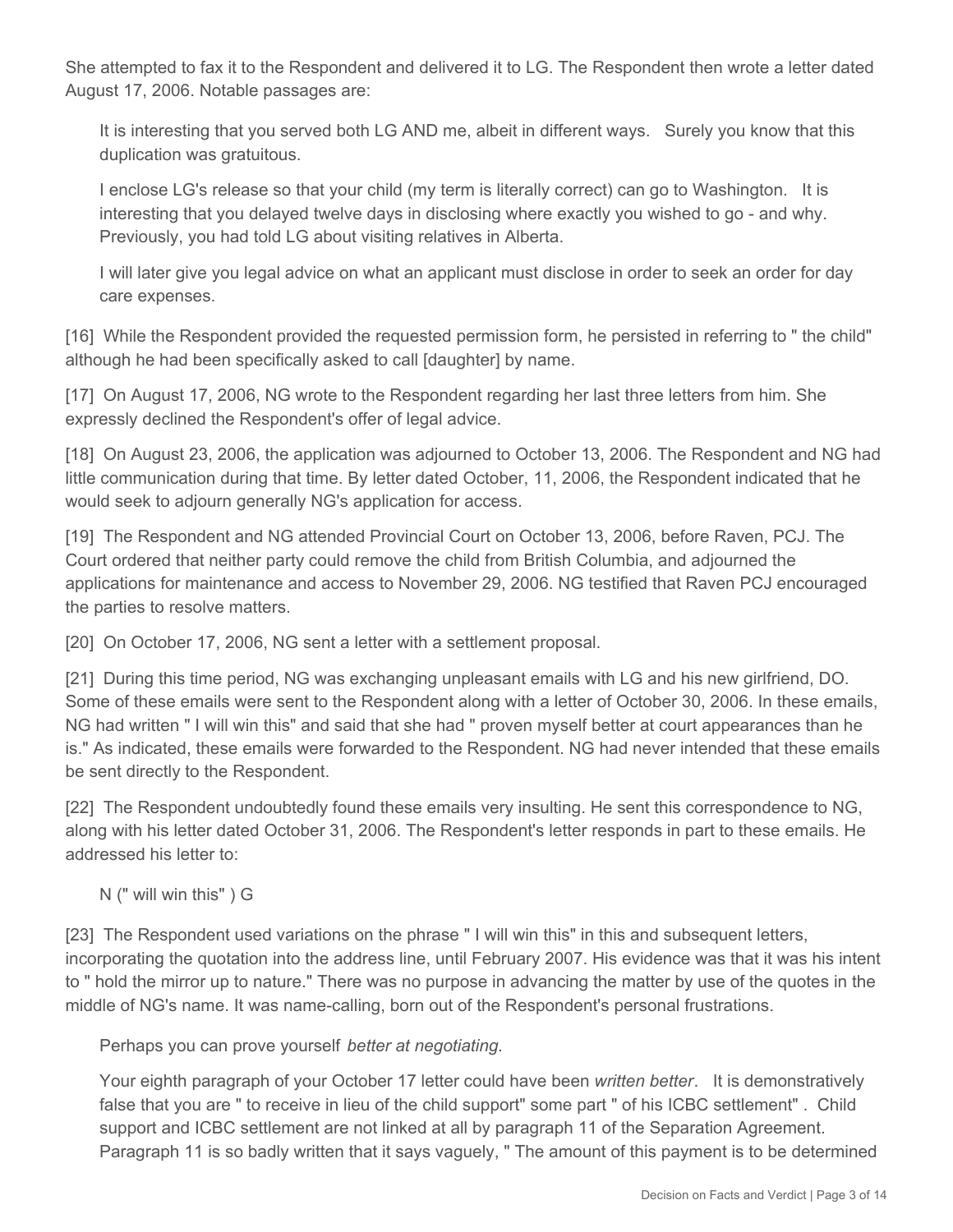later." How much later? Determined by whom? Determined how?

Your self-confident letter goes on to " propose" \$2500 or 10% of the award - but all you can do is merely " propose" . *The badly written paragraph 11 gives you no power to dictate*. In the end, LG will propose, too. Besides, this matter is unconnected to divorce.

I trust you can also *prove yourself better* at simple arithmetic.

Be advised that I will not consider discussing being your mother's debt collector until such time as LG is divorced. She is rudely presumptuous.

As a result of your *better court appearances*, you have restrained yourself from taking [daughter] (aka your child) into Washington State. LG need no longer repeat his past kindness of granting his permission for you to take [daughter] (aka your child) abroad.

[emphasis added]

[24] On November 2, 2006, the Respondent sent funds for child support, along with a further letter in which he continued the form and content of that of October 31.

Mrs. N (" I will win" ) G

With regard to " special or extraordinary expenses" that you claim, you can make your court appearances even better than they have been (when you show up) by reflecting on sections 7(1) and 7(2) of the Federal Child Support Guidelines.

In order for the judge to calculate that proportion, it was necessary for you to make financial disclosure, as you finally after [sic] I kindly instructed you on this aspect of the law.

In turn, you should respond with equal kindness, for this will be a true sign or [sic] your smartness and strength.

There should be no reason for you to contact DO and goad her sexually. No one will think highly of you for it - and even for yourself the fun will wear off.

[25] This letter is most similar to the October 31 letter, although it incorporates a few more phrases from NG's email and earlier correspondence. Neither letter contains any direct or firm request that NG communicate only with the Respondent regarding the legal matters. It appears that LG, his girlfriend and NG continued to communicate among themselves directly and unkindly.

[26] The Respondent advanced another explanation for his criticisms of NG - that he needed to stop her from undermining his client's confidence in him. However, he also testified that LG was very happy with the way things were going.

[27] Having received two letters that only partially addressed her proposal, NG wrote again on November 7, 2006.

[28] The Respondent sent two replies dated November 7, 2006. The letters contained these parts:

(a) The first (unsigned) letter of November 7 is addressed to " Ms. N ("all kinds of fun') G" , repeating a passage from the earlier e-mail. It criticizes NG personally - " stew in your self-imposed bitterness," " you are not the centre of the universe," " [you] take pleasure in self indulgent complaining," " you read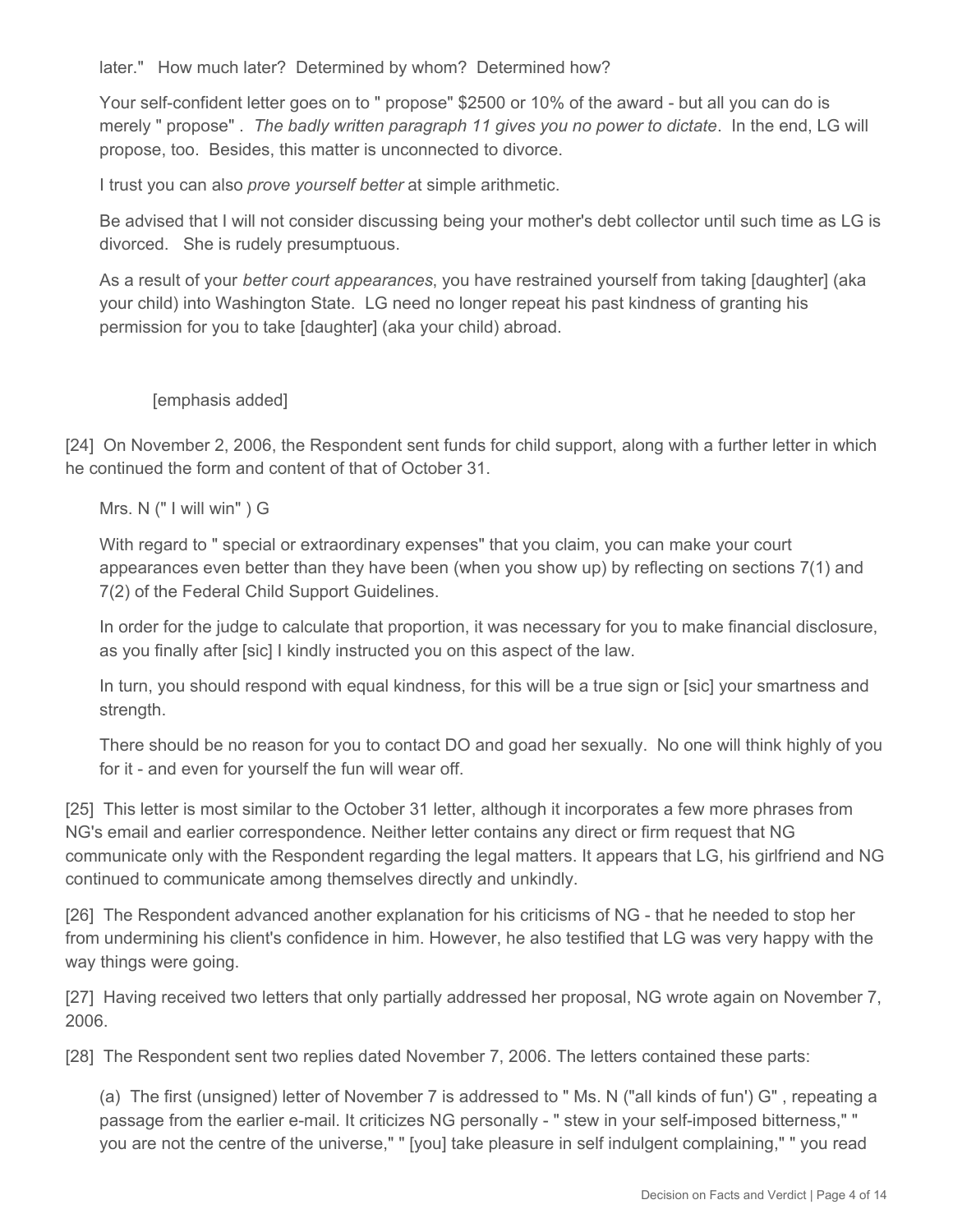as badly as you write." It then purports to interpret her letter requesting clarification as a request for legal advice - something she expressly declined - and devotes a page to criticism of her analysis. " Don't you know all this from your wide reading?" It concludes by repeating that she is restrained from taking [daughter] out of the jurisdiction.

(b) The second letter dated November 7 is somewhat repetitive. It is addressed to " Ms. N ("proven myself better') G" . It includes personal remarks " with a coy bit of cat-and-mouse cleverness that you indulge in for the sake of your amusement." The letter is critical to the point of insult, " Do you even know the meaning of " contested divorce?..." , and has a patronizing tone " I have filed dozens of divorce applications. And you?"

[29] In response to the panel's questions, the Respondent testified that his criticisms were true - that NG was incorrect in her understanding of various points of law.

[30] NG sent the material upon which she intended to rely by letter of November 20, 2006.

[31] The Respondent responded in a letter dated November 27, 2006, which he again addressed to " Mrs. N ("proven myself better') G" .

[32] The Respondent and NG again attended in court on November 29, 2006. The matter of maintenance was addressed, apparently by consent. However, in his letter dated November 29, 2006 to NG, the Respondent wrote:

Mrs. N (" I officially give up" ) G

You succeeded in putting more money in my pocket. I thank you for enriching me. I will draft both the recent Orders ? and charge accordingly for every minute spent.

Exactly as predicted, LG scored a clear victory in court today by getting the Order he already agreed to. See fourth paragraph of my insightful letter of November 27. The order is for \$214 in basic child support - exactly as you know that LG agreed to. There is also the \$56 for special or extraordinary expenses - precisely as I know that LG already agreed to.

...exactly as I predicted in the fourth paragraph of my superb letter of November 27,

After you rambled out, she and I graciously remedied your failure, which clearly arose from your demonstrated lack of knowledge of court appearances.

[33] This continued in a further letter from the Respondent to NG dated December 4, 2006. The Respondent sent two draft orders and wrote in part:

Since you boast have [sic] no need of help from me, you can decide on your own whether or not to approve the Order as to form.

As a courtesy to you, I twice acted as a go-between so as to get money to you promptly. Because you extend me no comparable courtesy, I will pass to you only one more cheque. What goes around, comes around.

On July 31, you smuggled into the court file a brief affidavit from MM. Despite bragging of your knowledge of rules and regulations, you did not serve me a copy. Judge Crabtree thus reviewed the affidavit in court without my being able to speak to it. However, the judge quickly dismissed this badly written affidavit as being completely hearsay.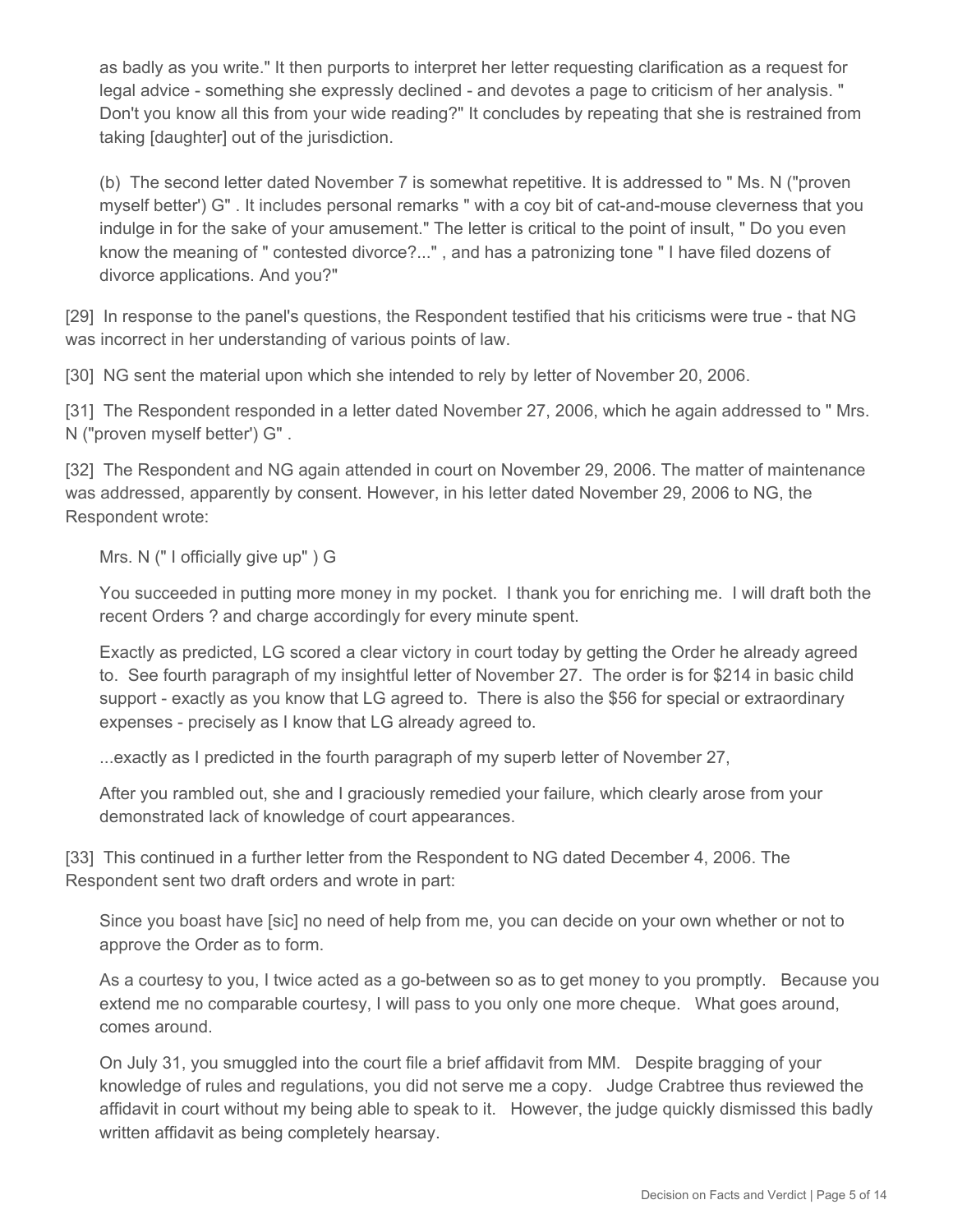[34] NG wrote on December 7, 2006 requesting two corrections.

[35] The Respondent's " strategy" was entirely ineffective. Her evidence was that the Respondent's communications " got her back up."

[36] NG complained to the Law Society in January, 2007.

[37] The Panel has considered the correspondence as a whole and has also considered the oral evidence of NG and the Respondent to give context to the correspondence.

## **Verdict**

## **Definition of Professional Misconduct**

[38] In *Law Society of BC* v. *Martin*, (*supra*) the Panel extensively reviewed the authorities concerning the test for a finding of professional misconduct. The Panel noted that it is well established that it is for the Benchers, as the guardians of proper standards of ethical conduct, to determine what behaviour constitutes professional misconduct. In conclusion, the Panel stated:

[171] The test that this Panel finds is appropriate is whether the facts as made out disclose a marked departure from that conduct the Law Society expects of its members; if so, it is professional misconduct.

[39] This formulation of the test has since been used in all Law Society discipline proceedings; see for example *Law Society of BC v. Goldberg,* 2007 LSBC 03*.*

#### **Authorities**

[40] The Canons of Legal Ethics, *Professional Conduct Handbook,* Chapter 1*,* describe a lawyer's essential professional duties, and address a lawyer's obligations in communications with opposing parties:

A lawyer is a minister of justice, an officer of the courts, a client's advocate, and a member of an ancient, honourable and learned profession.

In these several capacities it is a lawyer's duty to promote the interests of the state, serve the cause of justice, maintain the authority and dignity of the courts, be faithful to clients, be candid and courteous in relations with other lawyers and demonstrate personal integrity.

*2.* To courts and tribunals

(1) A lawyer's conduct should at all times be characterized by candour and fairness. The lawyer should maintain toward a court or tribunal a courteous and respectful attitude and insist on similar conduct on the part of clients, at the same time discharging professional duties to clients resolutely and with self-respecting independence.

*3.* To the client

(4) *A lawyer should treat adverse witnesses, litigants, and counsel with fairness and courtesy, refraining from all offensive personalities.* The lawyer must not allow a client's personal feelings and prejudices to detract from the lawyer's professional duties. *At the same time the lawyer should represent the client's interests resolutely and without fear of judicial disfavour or public unpopularity.*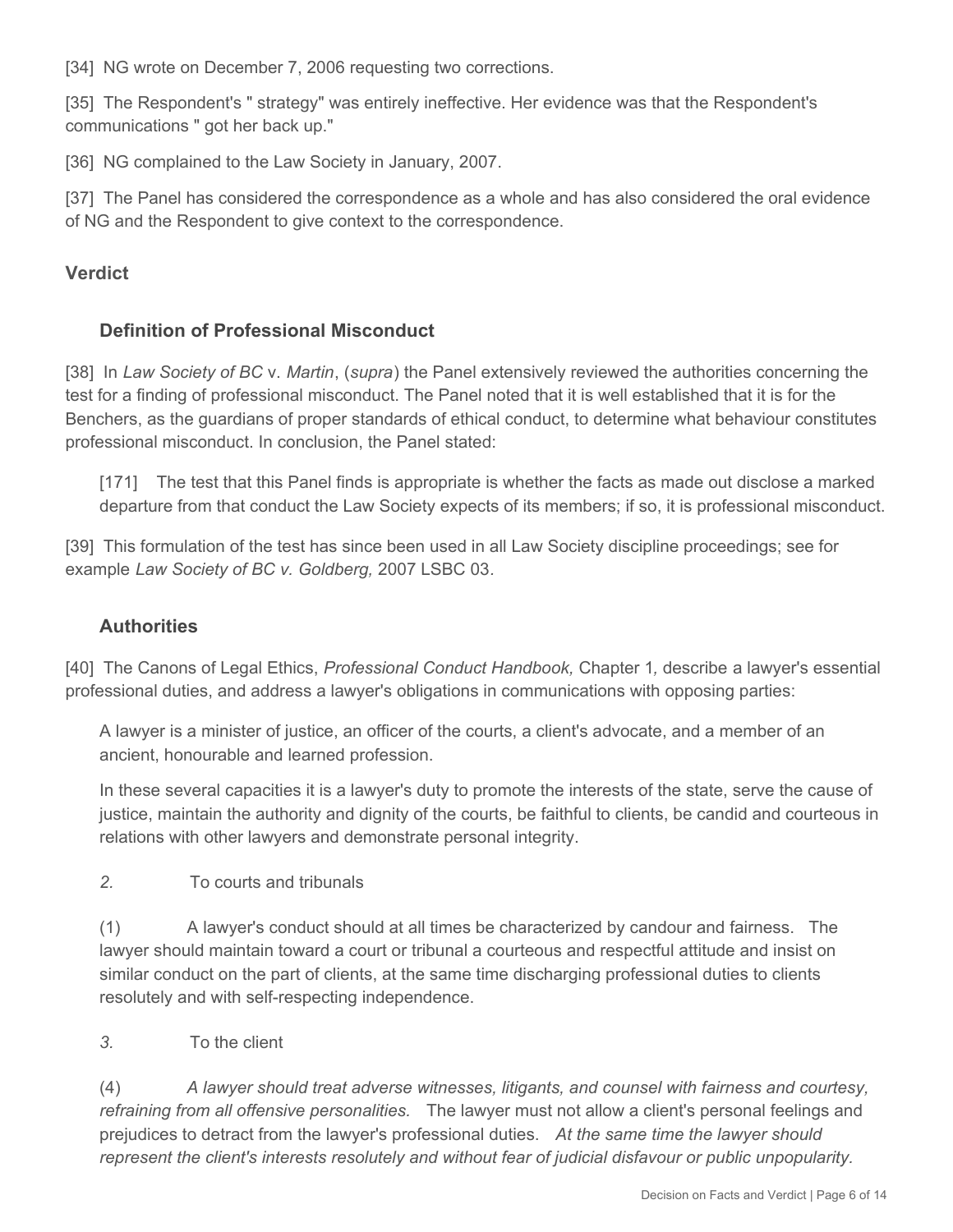(5) *A lawyer should endeavour by all fair and honourable means to obtain for a client the benefit of any and every remedy and defence which is authorized by law.* The lawyer must, however, steadfastly bear in mind that this great trust is to be performed within and not without the bounds of the law. The office of the lawyer does not permit, much less demand, for any client, violation of law or any manner of fraud or chicanery. No client has a right to demand that the lawyer be illiberal or do anything repugnant to the lawyer's own sense of honour and propriety.

## *4.* To other lawyers

(1) A lawyer's conduct toward other lawyers should be characterized by courtesy and good faith. Any ill feeling that may exist between clients or lawyers, particularly during litigation, should never be allowed to influence lawyers in their conduct and demeanour toward each other or the parties. Personal remarks or references between lawyers should be scrupulously avoided, as should quarrels between lawyers which cause delay and promote unseemly wrangling.

#### *5.* To oneself

(6) All lawyers should bear in mind that they can maintain the high traditions of the profession by steadfastly adhering to the time-honoured virtues of probity, integrity, honesty and dignity.

#### [emphasis added]

[41] A lawyer's communications must be courteous, fair, and respectful. A lawyer is to refrain from personal remarks or references, and to maintain objectivity and dignity. The purpose of a lawyer's communication is to properly advance the client's matter to a conclusion.

[42] Several past discipline decisions were referred to the Panel by the parties. None of these decisions is exactly the same as the fact pattern here.

#### **British Columbia Cases**

[43] In the case of the *Law Society of BC v. Barker*, [1993] LSDD No. 189 (QL), the lawyer lost his temper in the course of a telephone conversation with an adjuster and used abusive language. He sent a written apology. He admitted that this conduct amounted to professional misconduct.

[44] In the case of the *Law Society of BC v. MacAdam*, [1997] LSDD No. 55 (QL) dealt with several complaints, two of which pertained to offensive remarks made by the lawyer to his client and to a probation officer. The lawyer admitted to professional misconduct.

[45] The above two decisions deal with language that, on its face, was either coarse or insulting.

#### **Ontario Cases**

[46] In *Law Society of Upper Canada v. Kay*, 2006 ONLSHP 31, a Panel found the lawyer to have misconducted himself through improper communications in three different matters:

a. In the first matter, the lawyer hand wrote notes on copies of correspondence from another lawyer and sent them back to her - such as " I don't have time to read two-page rambling letters. Say what you want to say in a single sentence unless you are paid by the word."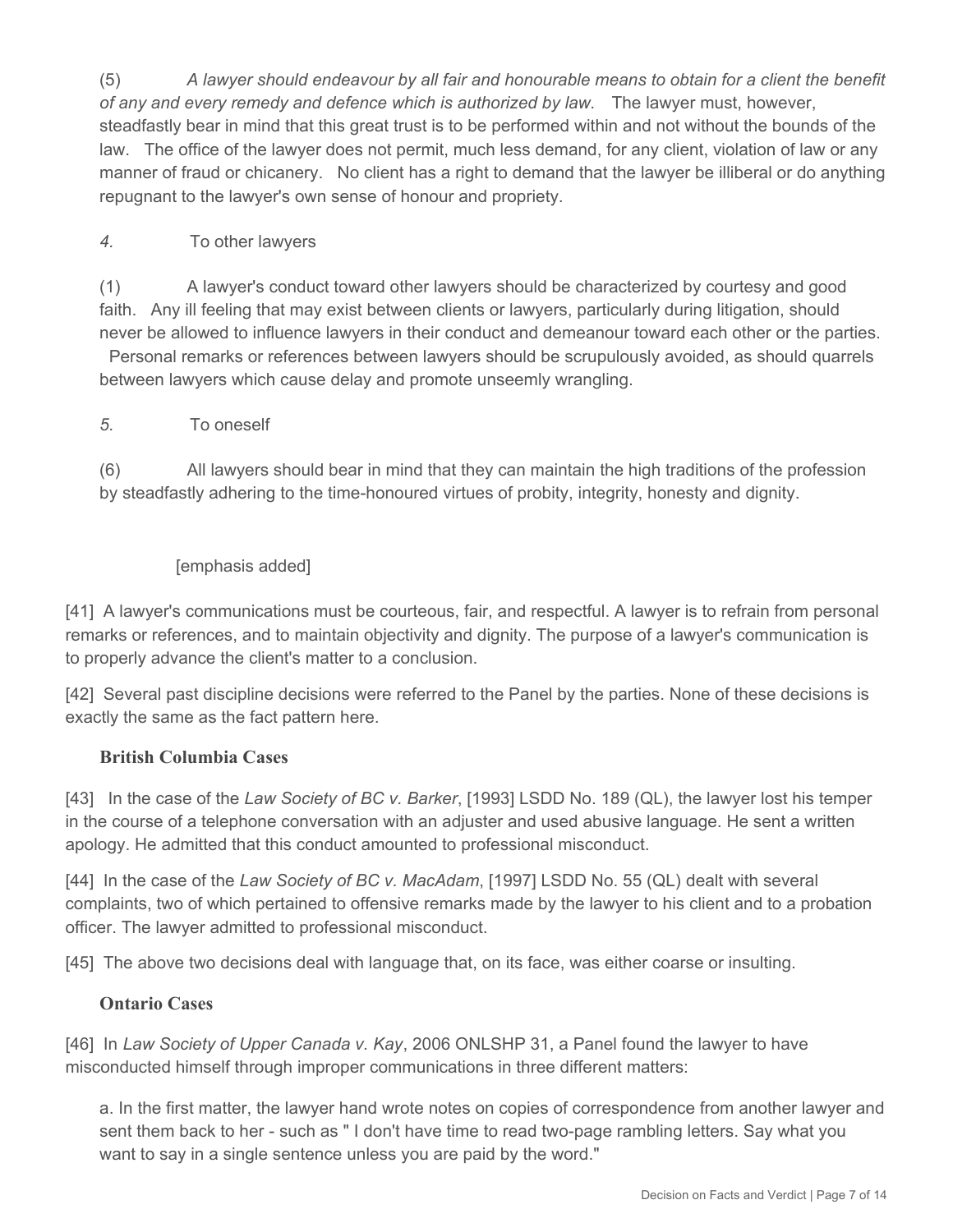b. In a second matter, the lawyer engaged in settlement negotiations and then wrote to the lawyer with whom he had those discussions and said " I advised you today it would be fraudulent for you to certify that a settlement discussion had taken place. ..."

c. In a third matter, he accused a client in writing of " cheating" him and threatened criminal proceedings to secure a personal advantage.

[47] In *Law Society of Upper Canada v. Carter*, 2005 ONLSHP 24 (CanLII), the lawyer was found to have engaged in professional misconduct for sending improper correspondence to other lawyers and to the Society. The lawyer had taken over conduct of a legal aid matter and formed the view that prior counsel had not adequately represented the client. He then wrote offensive letters to the former lawyer, three different Legal Aid staff and then to the Law Society regarding the resulting complaint.

[48] At paragraph 34, an excerpt of the letter is reproduced in the decision. It reads as follows:

*When rational arguments do not persuade it is because the excuses given in opposition to rationality are lies covering arbitrary and discriminatory behavior.*

*I care nothing for whatever arrangements Ms. Moretti made with previous counsel Cosgrove or on whatever ridiculous basis. I warned Ms. Moretti not to try the same shit with me Cosgrove handed Mr. B.* In my respectful view they both ought to be doing something else to earn a living.

Attached find a letter of mine to Mr. Leroy dated June 21, 2004 and his to me dated June 28, 2004 for your ready reference.

[emphasis added]

#### **Alberta Case**

[49] A case from Alberta is the *Law Society of Alberta v. Poznia,* [2002] LSDD No. 55. That case dealt with a lawyer calling another lawyer " clueless" . This case was found to be professional misconduct. The case was not referred to by any of the parties.

[50] The Panel in *Carter* relied on the *Rules of Professional Conduct* of the Law Society of Upper Canada, the Canadian Bar Association *Code of Professional Conduct*, Chapter XVI, and the *Principles of Civility for Advocates*, published by the Toronto Advocates' Society. These publications are of assistance in articulating the importance of civility in the profession.

[51] Allen McEachern and Michael Goldie, QC wrote *Ethical and Professional Responsibility Issues,*  published by the Continuing Legal Education Society. It is a useful overview as to the meaning of professionalism and the way it is achieved through ethical conduct, attitude and competence. They wrote, " "Professionalism' is an ideal that describes the way lawyers are expected to conduct themselves in litigation, how we practise, and everything else we do in connection with our privileged status as lawyers."

## **Application to the Citation**

[52] In the present case, the Respondent's conduct toward NG departed from the standards required, nearly from the outset of their communications.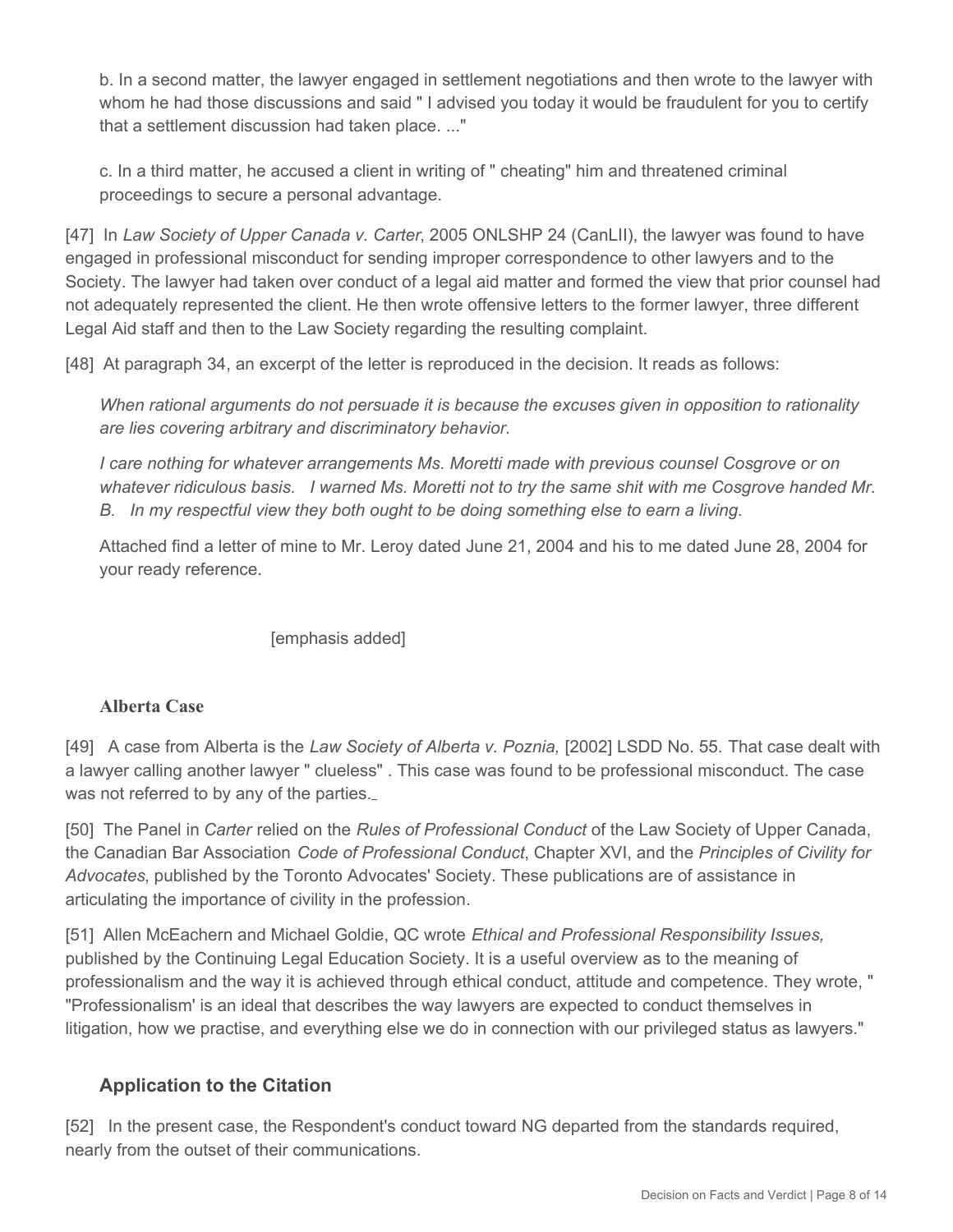[53] The Respondent's position is that he had a " brilliant but unorthodox strategy" to " squelch" , " defeat" , or " crush" NG, in order to advance his client's interests. Even if the purpose of these letters was to advance the interests of his client, this purpose does not justify the incivility and discourtesy contained in these letters. These letters that were insulting or condescending towards NG started before the Respondent became aware of NG's insulting remarks to third parties. After that, these condescending and insulting remarks in the correspondence intensified.

[54] Some of NG's communications to the Respondent were intemperate, and he may have believed that she required a firm response. However, the Respondent's letters go well beyond firmness. They breached a lawyer's obligations of professionalism repeatedly. They were rude. They contained personal criticisms of NG, even deteriorating into name-calling. They were deliberately provocative.

[55] As well, the Respondent's letters belittle an opposing party who had no legal training. They contain references to the Respondent's extensive experience in a condescending manner. This worsened after October 30, 2006, when the Respondent learned that NG had been critical of his performance in her communications with LG and his girlfriend. A trained and experienced professional is expected to be more adept in legal matters than a non-lawyer. It is unfair to exploit that inequality in skill and experience in communications with the self-represented litigant in such a condescending manner.

[56] The client's interest is advanced by counsel through litigation or settlement, not through personal attacks. Attempting to crush the opposition in such a fashion is not the " fair and honourable means" referred to in the Canons.

[57] The Respondent's correspondence to NG fell markedly below the standard expected by the Law Society of a member, and amounts to professional misconduct.

[58] This case concerns a possible conflict in the ethical obligation of a lawyer. The lawyer on the one hand must, to the best of his or her ability, defend the interests of the client. The Respondent, throughout these proceedings, maintains he was doing this. On the other hand, a lawyer must be courteous and civil.

[59] The Respondent categorized NG as:

(a) a very difficult unrepresented litigant to deal with. Perhaps, the most difficult unrepresented litigant he has had to deal with;

- (b) a bitter person; and
- (c) a person who was unwilling to make a reasonable settlement.

[60] According to the Respondent, all he was doing was trying to have NG see the light and agree to a reasonable settlement. The Respondent maintains the letters were not rude or unprofessional.

[61] This Panel finds it unnecessary to decide whether the categorization of NG by the Respondent is correct. Whether it is true or not does not justify his behaviour towards NG.

[62] However, the Respondent was under an additional ethical obligation. This ethical obligation is set out at paragraph [40] and reads as follows:

A lawyer should treat adverse witnesses, *litigants*, and counsel with fairness *and courtesy*, refraining from all offensive personalities.

- [63] This is just another way of saying that a lawyer should act civilly toward the opposing litigant or counsel.
- [64] There is no doubt that a lawyer has the obligation to defend the interests of the client. This may require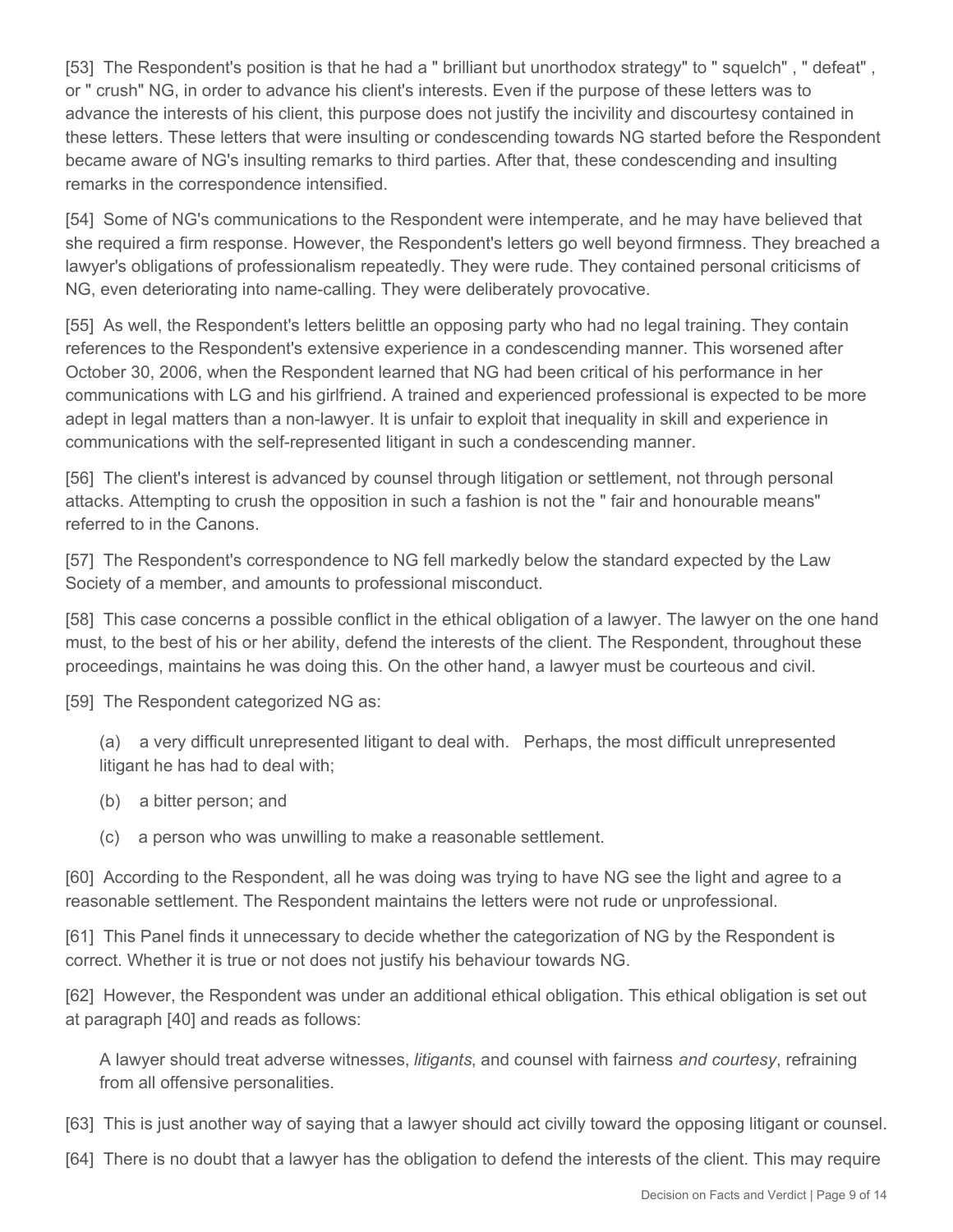the lawyer to take strong positions in letters to the unrepresented litigant or opposing counsel.

[65] The question here is " Did the Respondent cross the line?" How does this Panel determine whether the line has been crossed in this case?

[66] The question of violation of the above rule can be a difficult matter to determine. The Law Society should not engage in nitpicking of letters. However, at the end of the day it is an *objective standard*. This does not mean that the subjective views of the Respondent lawyer should not be considered. Equally, the views of the complainant should be considered. However, their respective views are not determinative of the matter.

[67] A lawyer who acts uncivilly can easily justify his purpose. He or she was defending the interests of his or her client. A complainant may be oversensitive or inclined to read into a letter words or intent that were not there.

[68] In this case, the subjective intent of the Respondent has been stated above. The Panel has considered that.

[69] However, the Panel finds the Respondent has violated the relevant rule. The context must be considered. There were many letters. The letters were written over a number of months. The Panel is particularly concerned about the name-calling and condescending attitude in those letters.

## **Name-Calling**

[70] The Respondent engaged in what can be called " name-calling" . A person has the right in correspondence to be called by their proper name.

[71] The first incident starts in a letter sent by NG to the Respondent. This letter is dated August 4, 2006. In the letter NG states:

Finally, I would appreciate it if in the future you did not refer to [daughter] as " the girl" . Her name is [name].

[72] On August 17, 2006 the Respondent responded in a letter to NG stating the following:

I enclose LG's release so that your child (my term is literally correct) can go to Washington.

[73] The Respondent was deliberately not calling the child by the name the unrepresented litigant wanted. It was not an oversight. It was a deliberate goading of the unrepresented litigant. This is unprofessional and a violation of the Canons.

[74] The next issue in name-calling took place in the context of emails sent by NG to DO.

[75] The first of these emails is dated October 26, 2006. In that email NG states the following:

I am tougher and smarter than you've ever dreamed of being and I will win this.

[76] The second email is dated October 27, 2006 from NG to DO and reads in part as follows:

As for you supposedly contacting Greg Lanning; I could care less. I have already proven myself better at court appearances than he.

[77] These two emails subsequently came into the possession of the Respondent.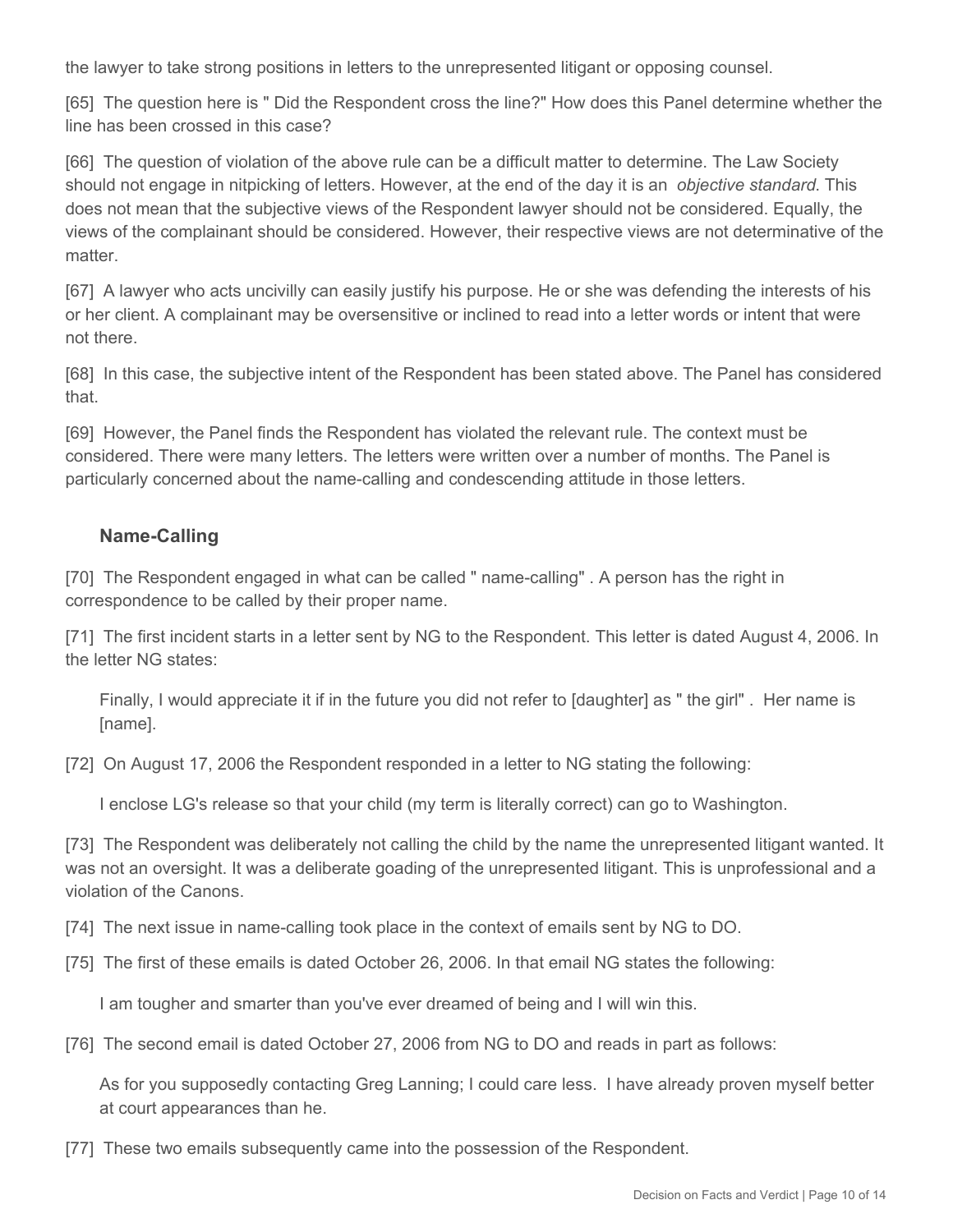[78] The Respondent proceeded with a name-calling campaign against NG.

[79] One can understand the Respondent being upset by these letters, and he could have easily written a strong but courteous letter to NG about her emails. Here are the specific references he made to NG:

(a) a letter dated October 31, 2006 addressed as follows:

N (" will win this" ) G [business address]

(b) a letter dated November 2, 2006 addressed as follows:

Mrs. N (" I will win" ) G [business address]

(c) a letter dated November 7, 2006 addressed as follows:

Mrs. N (" all kinds of fun" ) G [business address]

(d) in another letter dated November 7, 2006 addressed as follows:

Mrs. N (" proven myself better" ) G [business address]

(e) a letter dated November 27, 2006 addressed as follows:

Mrs. N (" proven myself better" ) G [business address]

(f) a letter dated November 29, 2007 addressed as follows:

Mrs. N (" I officially give up" ) G [business address]

[80] The Respondent attempted to justify this name-calling on the basis he was just using the expressions NG had used in emails.

[81] The Panel has no doubt that the purpose of this campaign was to put NG down and to degrade her. Every person has the right to be called by their proper name.

#### **Condescending Attitude**

[82] There were a number of occasions in the correspondence that the Respondent displayed a condescending attitude toward NG. These comments by the Respondent were an attempt to put her down and to degrade her. Here are some of the examples.

[83] In a letter dated October 31, 2006 addressed to N (" will win this") G, the Respondent said as follows: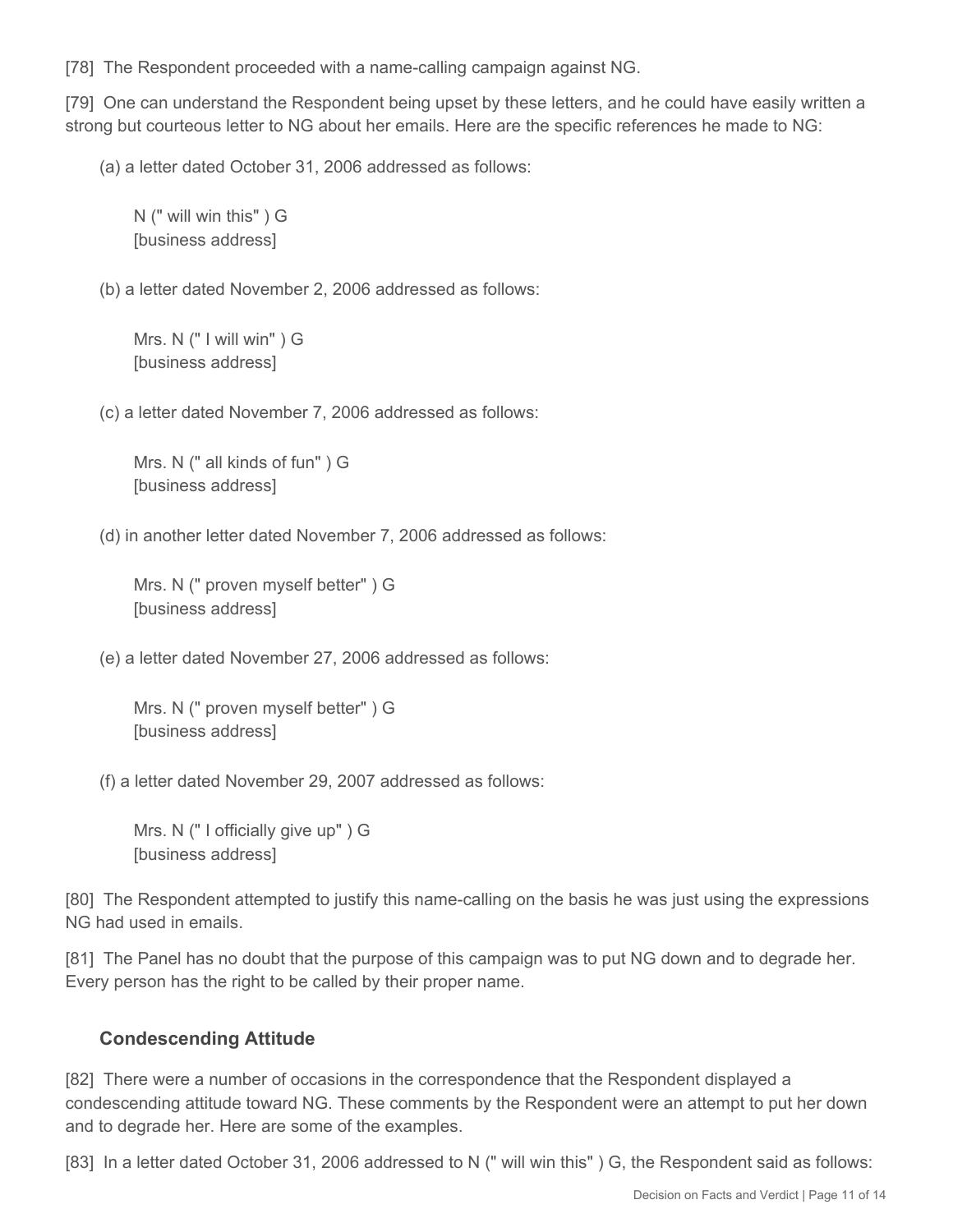Your eighth paragraph of your October 17 letter could have been *written better*. It is demonstratively false that you are " to receive in lieu of the child support" some part " of his ICBC settlement." Child support and ICBC settlement are not linked at all by paragraph 11 of the Separation Agreement. Paragraph 11 is so badly written that it says vaguely, " The amount of this payment is to be determined later." How much later? Determined by whom? Determined how?

Your self-confident letter goes on to " propose" \$2500 or 10% of the award - but all you can do is merely " propose" . *The badly written paragraph 11 gives you no power to dictate.* In the end, LG will propose, too. Besides, this matter is unconnected to divorce.

As for back-dated maintenance, \$2500 would be the equivalent of about twelve month's child support at the \$214/month figure that you gave me. Yet the " right" you claim would take you back only four months. *I trust you can also prove yourself better at simple arithmetic.*

...As a result of your *better court appearances*, you have restrained yourself from taking [daughter] (aka your child) into Washington state. LG need no longer repeat his past kindness of granting his permission for you to take [daughter] (aka your child) abroad.

#### [emphasis added]

[84] The Respondent repeated four times the reference to " better" , and each time criticizes NG's performance in some way. It is a personal, not a professional, response. The letter was insulting and intended to be so.

[85] NG perceived the last paragraph referred to above as a form of threat. The Panel does not find this paragraph to be threatening. In fact, the Panel finds there was nothing in the correspondence sent by the Respondent to NG or any correspondence that could be considered threatening.

[86] In a letter dated November 7, 2006 addressed to " Mrs. N ("all kinds of fun') G" , the Respondent stated the following:

... *On the phone I reminded you that you are not the centre of the universe,* expecting that other people will do exactly as *you* ask. Instead, you must reciprocate. What goes around comes around ...

...In my third paragraph, I dealt directly with another topic raised by you, namely, receipts, and kindly relieved you of the burden of providing many small receipts. In my fourth paragraph, I dealt civilly with yet another topic from the fifth paragraph of your own October 17 letter, namely, " dancing/stages expenses" - for which you still provide no details. So, if I am " angrily rambling on" , what must you yourself have been doing? *You read as badly as you write.*

Although you end by angrily rambling on about how I must not advise you legally *(you are mistaken about conflict of interest, since there is no conflict at all), your questions #1 - #4 are a disguised call for legal advice*. Be advised then of my answers:

1. Whether the amount is to be paid monthly is, ultimately, the decision of a judge. However, anyone truly aware of all " the rules and sections" should already know that child support is almost always paid monthly. Likewise, anyone really as well informed as she imagines will also know that payments are generally made on the first of the month - although this matter, too, is ultimately in the hands of the judge. *Don't you know all this from your wide reading?*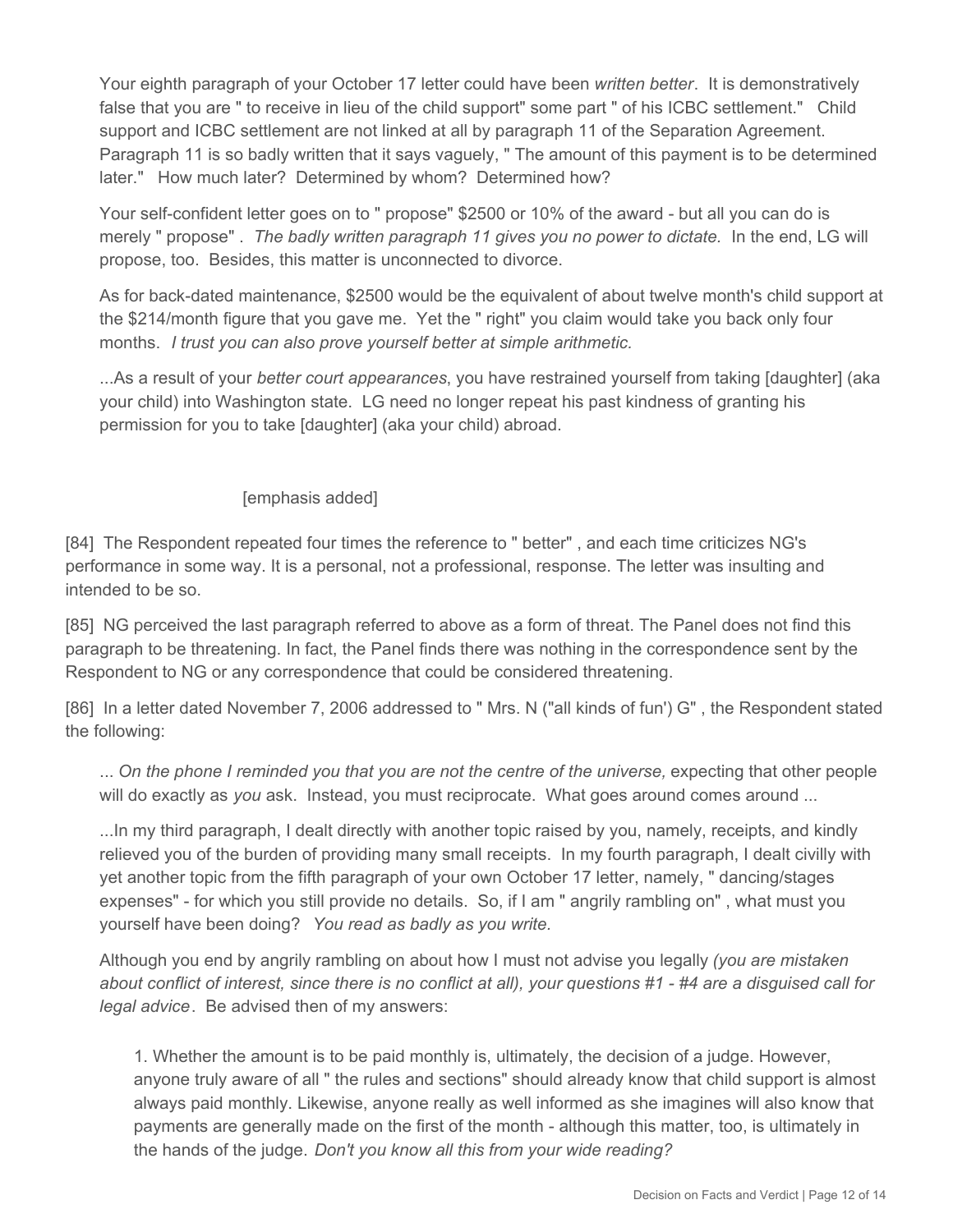*2.* You already have the implicit answer in the third, non-angry, non-rambling paragraph of my November 2 letter. As carefully explained above, my paragraph dealt directly with the fifth paragraph of your own letter of October 17, which did not specify any specific amount beyond your " \$56 per month" . By the Federal Guidelines, which you want me to think you understand, special or extraordinary expenses - if and when awarded - are not divided in half anyway but are allocated only pro rata. By that test, your superior income would leave you paying more than half of those expenses. *You demonstrate that I have no choice but to advise you legally, since you still have this idea of " one-half" lodged in your head*. Moreover, a child support order acceptable to FMEP must be for a fixed, preset amount. The order cannot fluctuate, depending on changes in receipts. I don't expect you to be grateful for my further assistance...

3. ... Besides, you are stuck with badly written paragraph 11, which seems not to have been amended by the strict terms of paragraph 5. Your math remains wrong for exactly the reasons I gave, reasons you angrily ramble on past. The penultimate paragraph of your October 17 missive clearly specifies " back dated to June 29, 2006."

#### [emphasis added]

[87] In another letter dated November 7, 2006 addressed to " Mrs. N ("proven myself better') G", the Respondent states:

... Someone as familiar as you with legal procedure will know that you should approach LG's counsel for the general form of access.

... Whether or not an application turns out to be contested cannot be known at the time of filing. *I have filed dozens of divorce applications. And you?*

... *Do you even know the meaning of " contested divorce" in the Supreme Court Rules?*

*3.* Where you first got DO's e-mail address interests me not. This trivia that you dwell on is past history. It was never one of the " items" that you fancy I " bring up" . *You read as badly as you write.*

 What do you imagine to be the two distinct interests and then what do you fancy is the conflict between them? Anyway, only my client has standing to complain of breach - and you don't, since I have no duty toward you. LG has expressed in writing his satisfaction with me. Besides, judges often urge lawyers to assist a party that has no lawyer. People who give advice (" mind your own business" ) should take their own advice - especially when they are so confused about the angry advice they propose.

 Do you understand the " ramifications" for your claiming almost \$58,000 in expenses while claiming only about \$41,000 in income from which to pay all those expenses?

#### [emphasis added]

[88] In a letter dated November 27, 2006 again addressed to " Mrs. N ("proven myself better') G" the Respondent states:

... *You can exchange with LG as many angry, rambling e-mails as you wish and call them "*